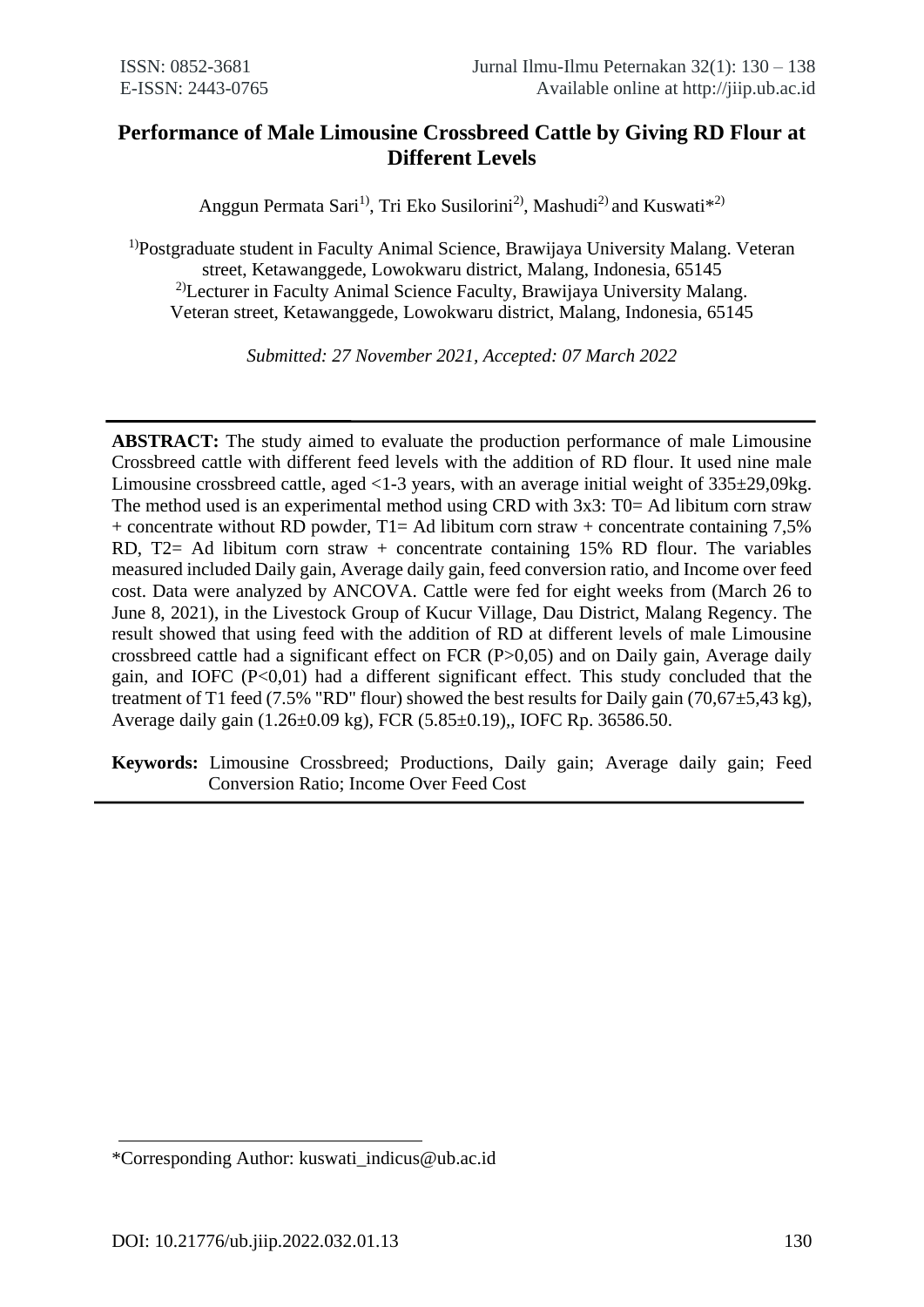### **INTRODUCTION**

The availability of meat organizing from within the country can no longer cover the need for such meat. From 2020 until October, meat imports have reached 149.26 thousand tons with a value of 479US \$ (Outlook, 2020). The low productivity of local beef cattle is thought to be due to feed that does not find the nutritional needs of beef cattle in quality and quantity.

Limousine crossbreed cattle is the result of a cross between Ongole and Limousine cattle with a carcass percentage of about 45-50%. LimPO cattle have greater body performance than Ongole crossbreed (Calvalho, Soeparno, and Ngadiyono, 2010). Cross Breeds of cattle are done to obtain a new breed of beef cattle following the climate and conditions in Indonesia. Beef cattle from crossbreeding are widely liked and can be developed by breeders because having good characteristics such as significant body growth and higher prices.

The constraint of feeding is the relatively high price of feed, mainly concentrate feed, which is very important for fulfilling nutrient needs and increasing the consumption of beef cattle feed. Therefore needs to evaluate the use of alternative feed materials for industrial waste, namely, RD flour. RD flour has almost the same content as date seeds. Dates seeds are the main solid component in dates with carbohydrates  $(83.1-86.9 \text{ g} / 100 \text{ g})$ date-pit) together with oil  $(9.9-13.2 \text{ g} / 100$ g date-pit) (Suresh et al., 2013). Date seeds are waste from processing dates that have not been utilized optimally. Date seeds contain flavonoid compounds that act as antioxidants (Warnasih et al., 2019).

Processing into RD powder can increase the economic value of RD as industrial waste, extend the product's shelf life, and facilitate storage and application in animal feed products. RD powder which can be used as a mixture of feed ingredients in concentrates, with a suitable formulation and good nutritional content of flavonoids and antioxidants, can improve the performance and health of livestock seen from knowing the blood physiology of blood glucose and blood urea profiles. Feed efficiency is the ratio between the bodyweight gain produced and the amount of feed consumed. it is a multifactorial and complex trait in beef cattle. The inter-animal variation stems from the interaction of many biological processes influenced by physiological status and management regimens (Kenny et al., 2018). IOFC (Income Over Feed Cost) is also a parameter in a livestock business because it shows the difference between income and ration consumption. Based on Hertanto (2014) opinion, if a business activity requires a cost analysis so that a loss does not occur, which results in a business stopping due to loss, this cost analysis can be carried out with economic calculation data analyzed using Income Over Feed Cost. (IOFC).

Based on the description above, it is necessary to conduct a study on the use of RD flour to complement the type of concentrate feed ingredients in male Limousine Crossbreed cattle.

### **MATERIALS AND METHODS**

From March 26 to June 8, 2021, this research was carried out in the Livestock Group of Kucur Village, Dau District, Malang Regency. Analysis proximate samples was carried out at the Laboratory of Nutrition and Animal Feed, Faculty of Animal Science, Brawijaya University.

The livestock used were nine male Limousine Crossbreed aged <1-3 years with an initial weight of 335±29.09 kg. The tools used in this study were "Great scale" digital cattle scales with a capacity of 1,500 kg with an accuracy of 1 kg, scales with a capacity of 150 kg with an accuracy of 10 g, scales with a capacity of 150 kg with an accuracy of 10 g, digital scales with a capacity of 5 kg with an accuracy of 0.01 kg, copper machine for cutting forage for corn, mixer for mixing feed ingredients into concentrate, sacks and plastic bags, a Thermohydrometer to determine the temperature and humidity of the animal housing, a set of cleaning tools to clean the cage regularly, a set of cage maintenance tools to repair the cage in case of damage. The materials used to prepare the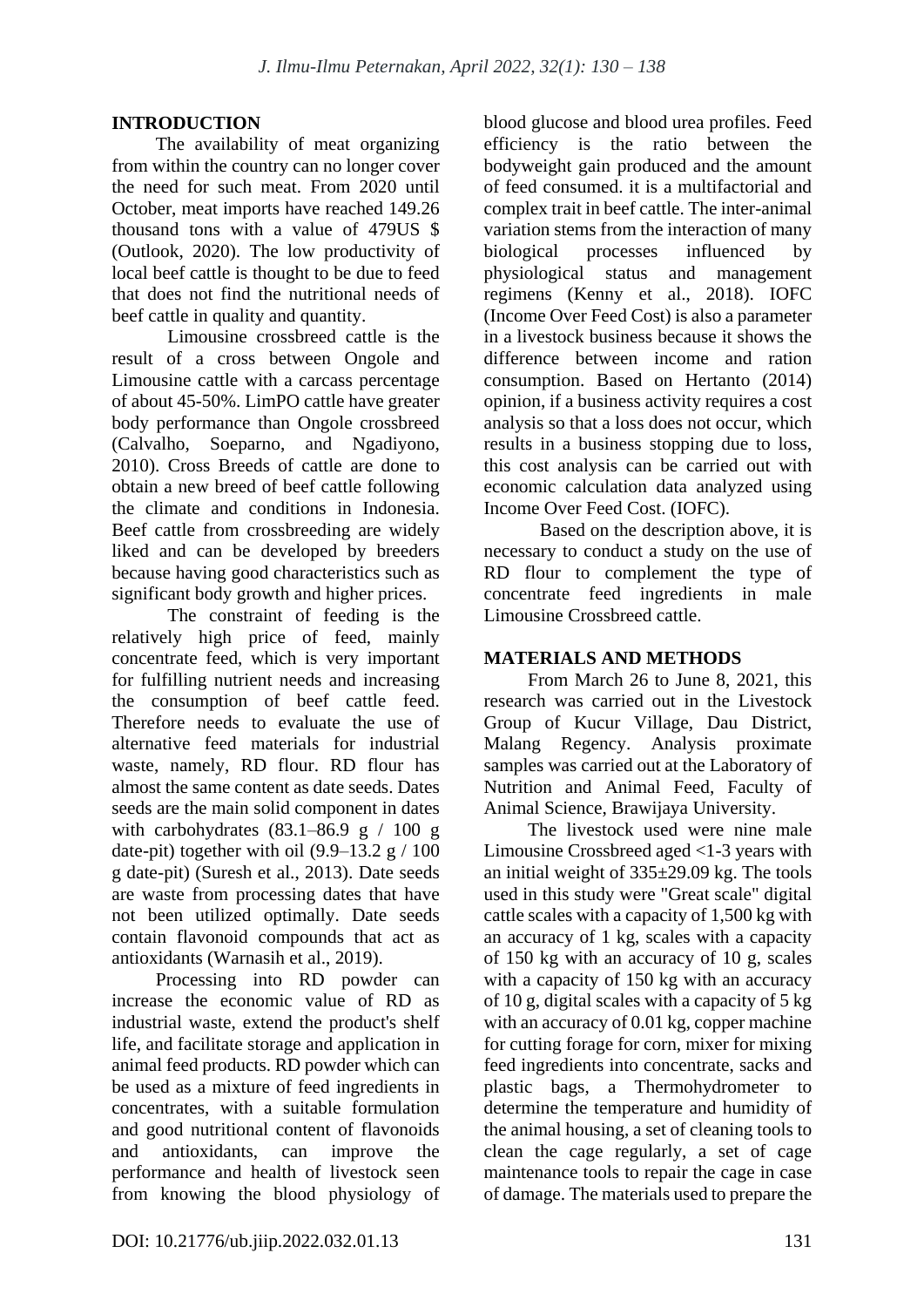complete ration consisted of cornflour, pollard, rice bran, cassava, copra, palm cake, coffee husk, minerals, and RD flour. The type of animal housing used was an extended group cage consisting of 9 plots with a length of 200 cm, a width of 150 cm, a height of 200 cm, and equipped with feeding and drinking places.

The research method used in this study was a completely randomized design (CRD) consisting of three treatments and three replications so that there were nine experimental units. The treatment given is as follows:

- $TO = Ad$  libitum corn straw + concentrate (without RD)
- $T1 = Ad$  libitum corn straw + concentrate (contains 7.5% RD)
- $T2 = Ad$  libitum corn straw + concentrate (contains 12.5% RD)

Feed nutrient of T0 was prepared with dry matter content of 91.38 % and crude protein 13.93%, T1 with dry matter 91.34 % and crude protein12.89%, and T2 with dry matter: 91.28 % and crude protein 12.79%. The research procedure of this study is The preparatory stage was carried out by

|  |  |  |  | <b>Table 1. Nutrient Content of Feed Ingredients</b> |
|--|--|--|--|------------------------------------------------------|
|--|--|--|--|------------------------------------------------------|

preparing the cage with a permanent model consisting of nine plots and the other preparations, including the feed formulation used in the experiment.

Then the process of preparing feed ingredients consisting of cornflour, pollard, rice bran, cassava, copra, palm cake, coffee skin, minerals, and RD powder which are then mixed according to the treatment T0,T1,T2 and given twice a day, in the morning and evening as much as 3% dry matter from the bodyweight of cattle (70% concentrate:30% forages). Drinking water is provided ad libitum.

The data collection stage will begin after the adaptation and preliminary stages have been completed; the time used for the data collection stage is eight weeks, with concentrate feeding that has been applied to each treatment on livestock (T0, T1, T2). Livestock was weighed every two weeks and carried out before feeding in the morning to determine changes in the bodyweight of livestock. During the data collection stage, samples were taken from the feed given. The remaining feed samples were for further analysis in the laboratory (Dry matter, Organic matter, Crude protein, Extract either and Crude Fiber).

| Feed       | Dry Matter | Organic Matter | Crude Protein | <b>Extract Ether</b> | Crude Fiber |
|------------|------------|----------------|---------------|----------------------|-------------|
| Material   | $(\% )$    | $(\%)$         | (%)           | $(\% )$              | (%)         |
| Cassava    | 93,47      | 85,65          | 6,32          | 1,46                 | 24,16       |
| RD flour   | 88,70      | 87,18          | 5,27          | 3,56                 | 18,14       |
| Palm cake  | 92,66      | 93,71          | 15,43         | 7,24                 | 23,60       |
| Pollar     | 89,31      | 94,71          | 18,48         | 3,52                 | 12,19       |
| Rice bran  | 91,25      | 81,06          | 8,76          | 5,35                 | 24,24       |
| Copra      | 89,92      | 91,67          | 23,40         | 1,38                 | 38,98       |
| Coffe skin | 89,44      | 87,95          | 12,02         | 0,59                 | 38,96       |

Note: \*Based on 100% Dry Matter

Source: The results of the Laboratory of Nutrition and Animal Feed analysis, Faculty of Animal Science, Brawijaya University Malang (2021).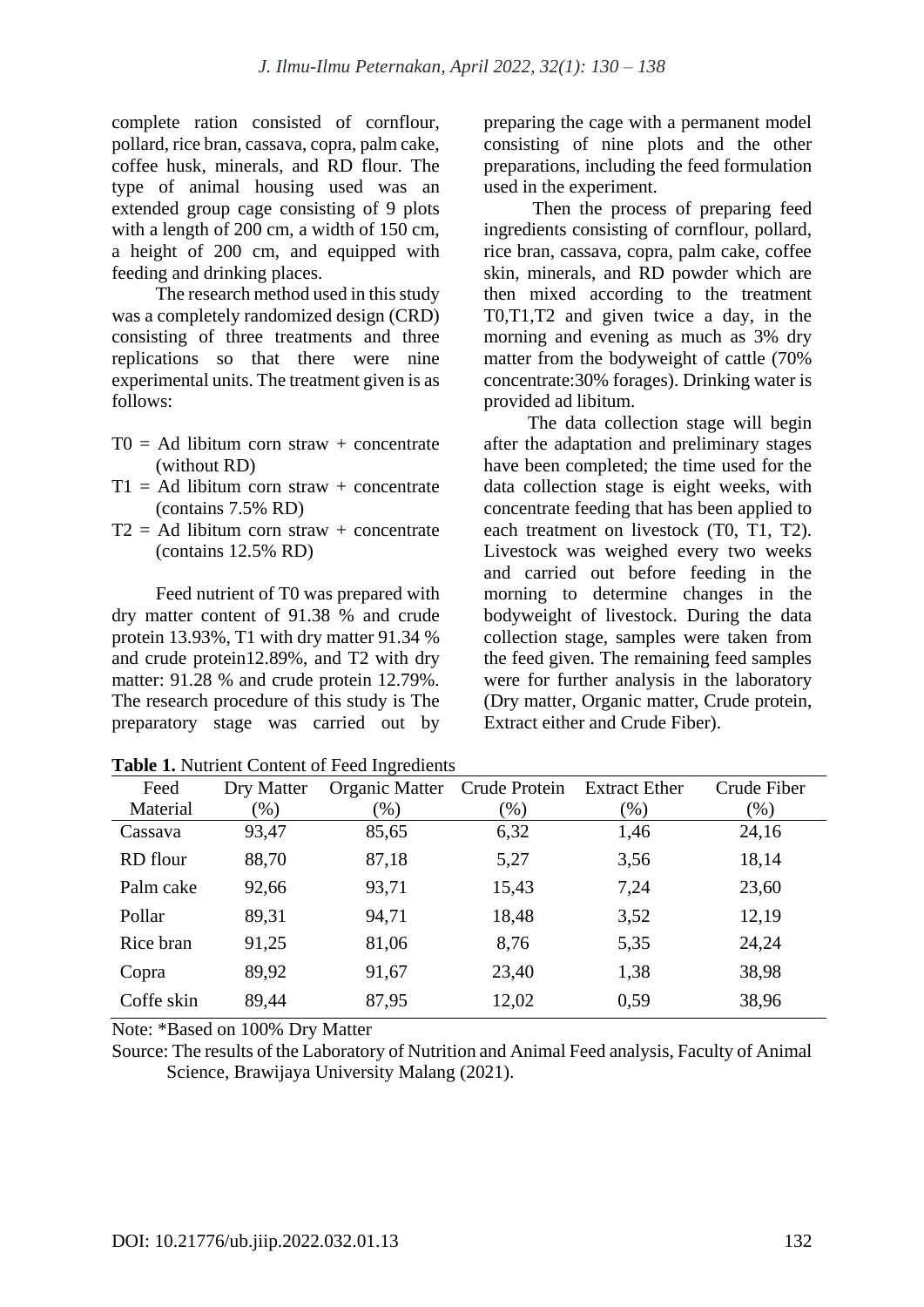|          | Perlakuan |       |       |            |
|----------|-----------|-------|-------|------------|
| Nutrient | T0(%)     | (% )  | T2(%) | Corn Straw |
| $DM^*$   | 91,38     | 91,34 | 91,28 | 19,75      |
| $OM*$    | 88,55     | 88,04 | 88,51 | 86,82      |
| $CP^*$   | 13,93     | 12,89 | 12,79 | 7,60       |
| $EE*$    | 3,80      | 4,26  | 3,72  | 1,00       |
| $CF^*$   | 26,47     | 24,47 | 25,51 | 33,74      |

**Table 2.** Nutrient Content of Feed Treatment

Note: \*Based on 100% Dry Matter

Source: The results of the Laboratory of Nutrition and Animal Feed analysis, Faculty of Animal Science, Brawijaya University Malang (2021).

### **Research variable**

### **Daily Gain:**

Daily gain of livestock/head during the study used the following (Hynd, 2019):

$$
Daily gain = \frac{W2 - W1}{t2 - t1}
$$

### **Average Daily Gain** (Kinder, 2016):

Average Daily Gain= (Final body weight (g)- Initial body weight (g))/(Maintenance time)

### **FCR (Feed Conversion Ratio)**

Feed conversion formula (Hynd, 2019):

$$
FCR = \frac{Daily Dry Matter (kg)}{Average Daily Gain(kg)}
$$

### **IOFC (Income Over Feed Cost)**

IOFC (Hynd, 2019):

 $IOFC =$  Live Weight Price x Daily Gain) – Total Cost Feed

### **Data analysis**

The data obtained were tabulated and analyzed by Analysis of Variance (ANCOVA) with accompaniment factors/covariates in the form of initial weight (Daily gain, Average daily gain) and consumption (FCR, IOFC). If there is a significant difference between treatments, the analysis will be continued with Duncan's further test.

#### **RESULT AND DISCUSSION**

### **1. Effect of Treatment on Daily Gain and Average Daily Gain of Experimental Male Limousine Breeds Cattle Average Daily Gain and Daily Gain**

Based on the analysis showed that the use of flour level "RD" in concentrate showed different significant effects

(P<0.01) on Daily gain and Average daily gain. The average daily gain and daily gain above show that the T1 treatment gave the best results for daily gain and average daily gain. However, the T2 treatment gave the lowest average results for daily gain and average daily gain. The value of daily gain is directly proportional to average daily gain; if the value of average daily gain increases, the daily gain will also increase because the daily gain is the sum of average daily gain within a certain period. The difference in responses displayed by Limousine Crossbreed is because each animal has a different growth rate depending on the ability of individual livestock to absorb and utilize nutrients. According to Kuswati and Susilorini (2016), body weight gain is influenced by genetics and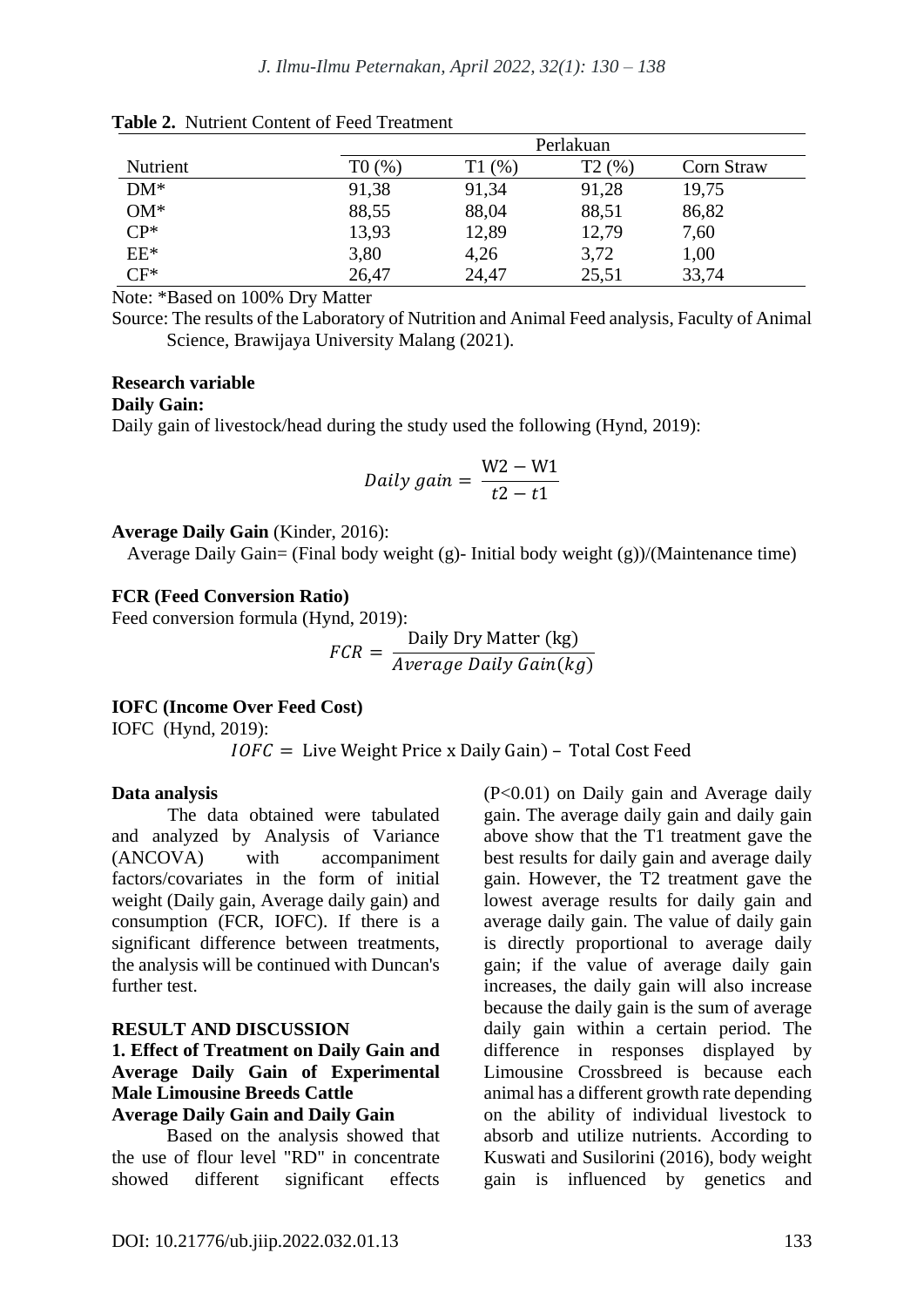environmental factors, mainly feeding, which can cause variations in body weight gain.

Treatment T1 gave a high average daily gain and average daily gain, and T2 gave the lowest average yield because T2 had the highest dry matter (DM) consumption but was not significantly different. This indicates that adding "RD" flour in concentrate did not reduce feed palatability and livestock consumption. DM consumption of T1 was 7.24±0.91 kgDM, with T0 and T2 having consumption of 7.84 $\pm$ 0.32 and 6.69 $\pm$ 0.33kgDM because of the higher consumption of both dry matter consumption and nutrient (protein) feed.

**Table 3.** Average Daily Gain and Daily Gain of male Limousine Crossbreed cattle with RD flour at different levels

|                                                                     | Parameter                     |                                                   |  |  |
|---------------------------------------------------------------------|-------------------------------|---------------------------------------------------|--|--|
| Treatment                                                           | Average Daily Gain            | Daily Gain                                        |  |  |
| $T0(0\%$ RD)                                                        | $1.15 \pm 0.021$ b            | $64.67 \pm 1.155$ b                               |  |  |
| $T1(7.5\%$ RD)                                                      | $1.34 \pm 0.018$ °            | 75.00 $\pm$ 1 °                                   |  |  |
| T <sub>2</sub> (15% RD)                                             | $0.92 \pm 0.027$ <sup>a</sup> | 51.67 $\pm$ 1.528 $a$                             |  |  |
| $\mathbf{r}$ and $\mathbf{r}$ and $\mathbf{r}$<br>$\cdots$ $\cdots$ |                               | $\cdots$<br>$\sqrt{D}$ $\wedge$ $\wedge$ $\wedge$ |  |  |

Note: $**$ ) Different superscripts in the same column show a very significant difference ( $P<0.01$ )

The higher the availability of nutrients for rumen microbes and the host, high the availability of feed nutrients in the rumen will result in a tendency to increase nutrients that livestock can use to increase body weight and vice versa if nutrient consumption is low, bodyweight will also below. (Pereira, Costa, Martin, Pereira, Squizatti, Owens, Cruz, Millen and Arrigoni, 2021) Explained that DMI (Dry matter consumption) is the factor that most influences livestock performance and production. When DMI needs are met, it means that the nutrients needed by livestock have been fulfilled and the fulfillment of energy substrates in the process of chemical reactions that can contribute to oscillations in cell metabolism, especially in cattle raised for fattening (meat production).

In fattening cattle production, DMI variation is the main focus during the growth cycle, which helps maintain dynamic balance and deal with changes in metabolic and environmental requirements. The limited number of DMI can prevent the fulfillment of nutrition for livestock. Most of the nutrients in beef cattle feed are used to meet maintenance requirements. Therefore small changes in DMI can limit the efficiency of the production process and result in decreased growth. Treatment T1 gave a high average daily gain and average daily gain because it had the highest digestibility of Dry matter, namely 74.49±1.65% with T0 and T2 being 64.05±7.06% and 57.12±5.95%, respectively.

Nutrient digestibility is one of the benchmarks in determining the quality of feed ingredients. Dry matter digestibility in ruminants including crude fiber digestibility and BETN (Nitrogen free Extract) showed high digestibility of food substances in the rumen (Aling, Tuturoong, Tulung, Merci and Waani. 2020). Sondakh et al., (2018) stated that the higher the percentage of dry matter digestibility of a feed ingredient, the higher the quality.

The feed treatments T1 and T2 contained tannins and saponins in the feed, from the analysis of tannins and saponins conducted at BPTP Ciawi showed that the content of tannins in flour "RD" was 3.85% and saponins 4.89%. Tannins have both positive and negative biological effects when consumed by livestock, depending on the concentration and source of the plant, animal species, physiological status, and nutrient composition of the feed.

This is to the opinion of Jayanegara, Ridla, Laconi, and Nahrowi (2019), if some of the positive effects of tannins include increasing the efficiency of the use of protein rations, faster livestock growth,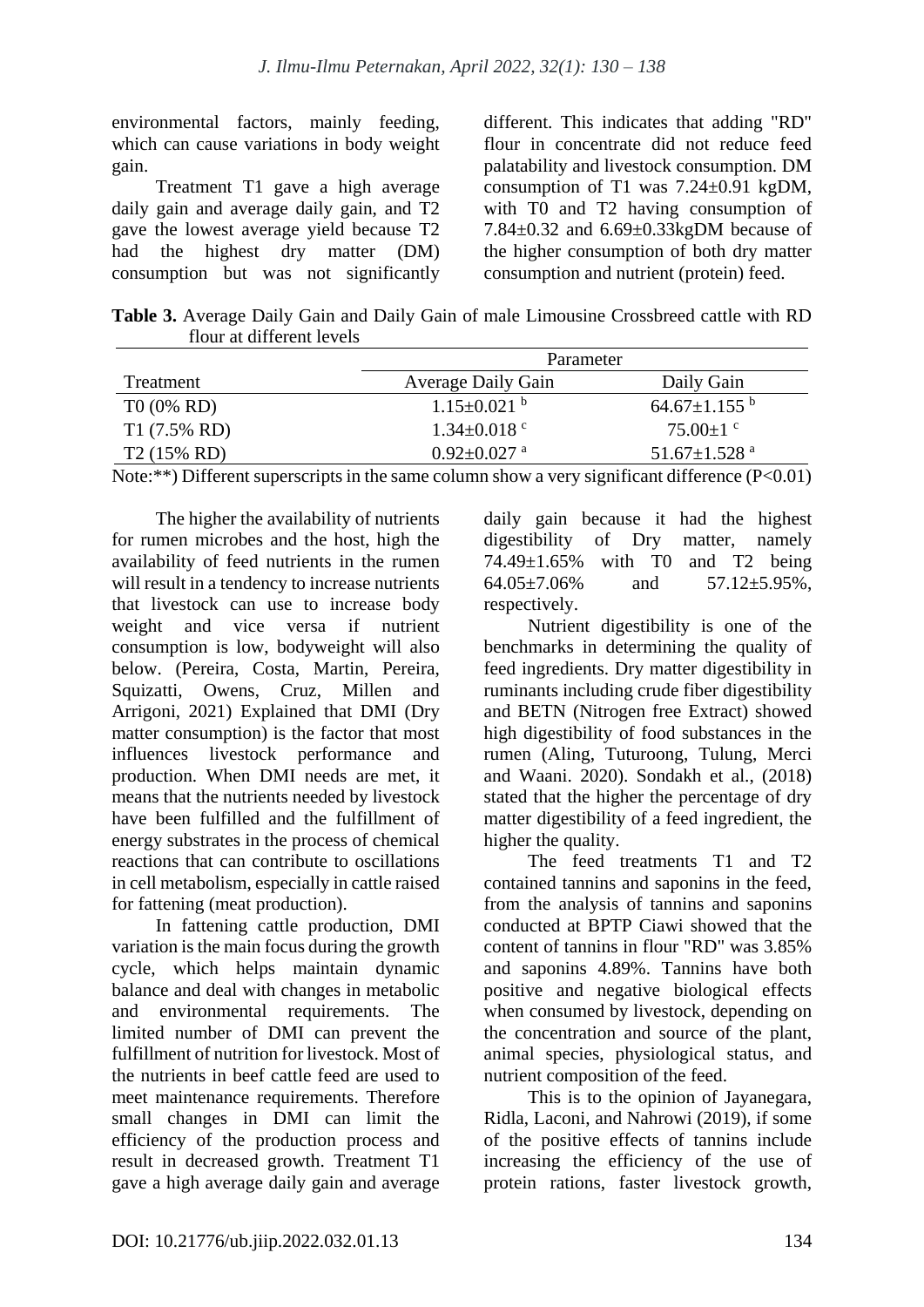increasing milk production, increasing fertility, preventing bloating or bloat, and inhibits nematode infection.

The positive effects of these tannins generally occur at low to medium concentrations. Protein protection by tannins converts several rumen degradable protein (RDP) into rumen undegradable protein (RUP) which then increases metabolizable protein (MP), which is a protein that can be digested and absorbed in the small intestine. Protein protection by tannins converts several rumen degradable protein (RDP) into rumen undegradable protein (RUP) which then increases metabolizable protein (MP), which is a protein that can be digested and absorbed in the small intestine. The maximum use of tannins is 2-4% of the DM feed. (Jayanegara, Ridla, Laconi, and Nahrowi (2019) explained that at high concentrations, the anti-nutritional properties of tannins in binding proteins become more dominant. (Bhat, Kannan, Singh, and Sharma. 2013) strengthen if tannins inhibit rumen microbial enzyme activity, inhibition of Enzymes are caused by the non-specific binding of tannins to enzyme proteins and can also occur when tannins bind to substrates. The T1 treatment had higher daily gain and average daily gain than T0 apart from containing tannins and saponins because "RD" flour had flavonoid content.

Flavonoid analysis at the State Polytechnic of Malang showed that "RD" flour flavonoids were 0.0081%ppm, which could increase performance (animal health). The content of flavonoids in T1 feed improves livestock's health so that they have the highest average daily gain. This is by the opinion of Hussain, Semreen, Shanableh, Khattak, Saadoun, Ahmady, Mousa, Darwish, Radeef and Solimah, (2019) if "RD" flour is a source of various phytochemicals such as phenolic compounds, volatile compounds, flavonoids (apigenin, luteolin, and quercetin), phytosterols (β-sitosterol, isofucosterol, stigmasterol, campesterol) and carotenoids (lutein, neoxanthin, -carotene, violaxanthin, antheraxanthin).

### **2. Effect of Treatment on Feed Conversion Ratio (FCR) and Income Offer Feed Cost (IOFC) of Experimental Male Limousine Breeds Cattle Feed Conversion Ratio (FCR)**

Based on statistical analysis showed that the use of flour level "RD" in the concentrate showed a significant difference (P<0.05) to FCR. The average FCR above shows that the T1 treatment gave the best results to the FCR, but the T2 treatment gave the lowest average result to the FCR. FCR T1 of 5.85kg means that to produce 1kg of meat, the feed required is 5.85kgDM, FCR T2 of 7.25kg, which means to produce 1kg of meat requires 7.25kg DM. This is because FCR is influenced by Dry matter consumption, digestibility, and average daily gain produced, and T1 has the highest average daily gain value, followed by T0 and T2. The T1 treatment had the highest consumption value, the highest digestibility value, and the highest average daily gain value than the other treatments, so the FCR of T1 was also smaller, followed by T0 and T2. The lower the FCR value, the higher the efficiency of the feed produced. The higher the value of feed use efficiency indicates that the ratio consumed is less to produce body weight gain. The efficiency of feed is influenced by several factors, namely the digestibility of feed ingredients, nutrient adequacy for bare life, growth and body function, the type of feed given, age of livestock, feed quality, and body weight**.**

The better the quality of feed, the better energy formation, and production efficiency. (Umiyasih and Wina, 2014) stated that the conversion value and feed efficiency results showed a change in livestock through calculations using the conversion formula and feed efficiency. A poor efficiency can be seen from the high feed conversion value, and in contrast to the low feed efficiency value, the lower the feed efficiency value, the worse it is. The amount of dry matter consumed divided by the increase in body weight per unit time will result in feed conversion. This value will be more efficient if the amount of feed consumed is less but produces a higher or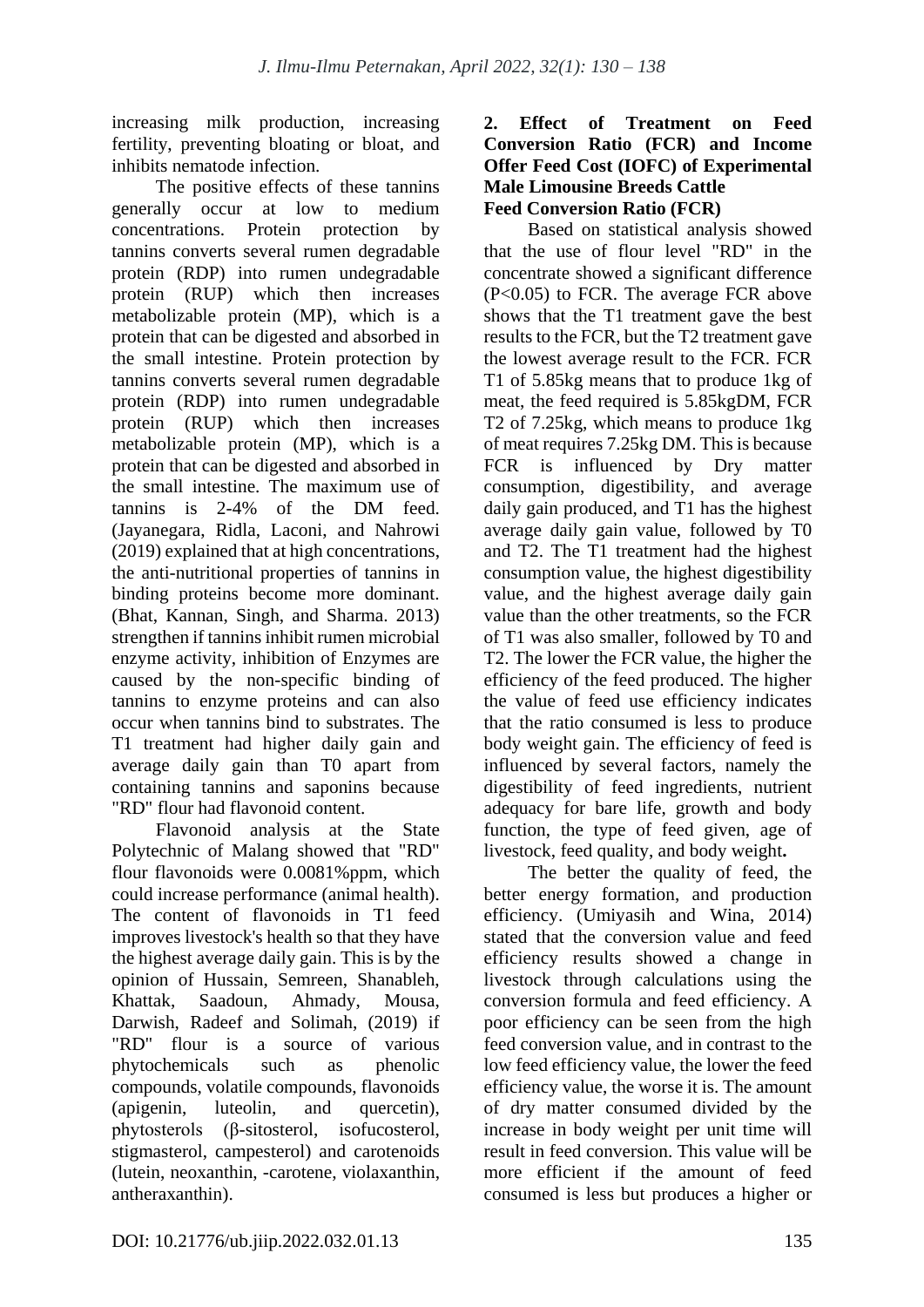the same average daily gain. (Nusi, Utomo, and Soeparno (2011) added that the feed conversion value depends on the quality of the feed given, the higher the nutrients contained, the better the feed conversion produced. FCR is the ratio of dry matter intake to body weight gain. The broad range of FCR values is 4.5-7.5, and a value with a low FCR number indicates that cows require less feed intake for every one kg of body weight gain.FCR is a suitable parameter that can be used in monitoring or describing the production performance of fattening cattle. Reared with feedlot or fattening systems usually have an average FCR of about 6:1 (Shike, 2013).

**Table 4.** Average FCR and IOFC of Male Limousine Crossbreeds with "RD" flour at different levels

|                                                                 | Parameter                     |                                      |  |
|-----------------------------------------------------------------|-------------------------------|--------------------------------------|--|
| Treatment                                                       | <b>FCR</b>                    | <b>IOFC</b>                          |  |
| $T0(0\%TRnD)$                                                   | $6.27 \pm 0.897$ <sup>a</sup> | $29583.18 \pm 3796,404$ b            |  |
| T1 (7.5% TRnD)                                                  | $5.85 \pm 0.238$ <sup>a</sup> | 36586,50 $\pm$ 2170,510 <sup>b</sup> |  |
| T2 (15%TRnD)                                                    | $7.26 \pm 0.441$ <sup>a</sup> | $19976.85 \pm 1449.045$ <sup>a</sup> |  |
| $\mathbf{L} \cdot \mathbf{L}$ and $\mathbf{L} \cdot \mathbf{L}$ |                               |                                      |  |

Information:

\*) Different superscripts in the same column showed significant differences (P<0.05)

\*\*) Different superscripts in the same column showed significant differences (P<0.01)

The feed conversions of PO and SimPO cattle reared in feedlot were  $22.55 \pm 1$ 6.02 and  $18.47 \pm 2.36$  (Carvalho, Soeparno and Ngadiono, 2010). Conversion of feed for SimPO Bachelor of Village Development (SMD) cattle in Bantul and Sleman Regencies reared by feedlot was 11.15±1.36 vs 13.86±2.03. Beef cattle's ideal feed conversion value is around 9 (Muyasaroh, Budisatria and Kustantinah, 2015). In the study of Yohannis, Tulung, Pendong, and Tulung (2020) the value of dry matter consumption was 5.39 kg/head for RA (50% concentrate: 50% maize stover) and 5.77 kg/head/day for RB (50% concentrate: 50% mixed-grass). This consumption value can produce a daily gain of 0.60 kg for RA and 0.65 kg/head/day, with an average feed conversion value of 0.11 for RA and RB. This means that 1 kg of feed consumed by either RA or RB produces a daily gain of about 0.11 kg/head/day.

**Income Offered Feed Cost (IOFC)**

Based on statistical analysis showed that the use of flour level "RD" in concentrate showed a significant difference (P<0.01) against IOFC. The average IOFC above shows that treatment T1 gives the best results to IOFC, but treatment T2 gives the lowest average result to IOFC. Treatment T1 gives the highest profit, followed by T0 and T2, this is because IOFC is directly proportional to Daily gain (Income) and proportional to inversely with DM consumption (expenditure). IOFC is obtained from the amount of Income (Daily gain) minus the cost of feed (ration consumption). The lower the cost of feed, the higher the profit obtained. The IOFC value of the ration is influenced by the amount of Income and the cost of consuming the ration. The higher the IOFC value of the ration, the better the economic value of the ration consumed by cattle (Sodikin, Erwanto, Adhianto, 2016). Income above IOFC's feed costs is one of the benchmarks for the overall financial health of the farm (Kass, 2018). G (gain): F (feed) is calculated by dividing the Average Daily Gain (ADG) by consumption or Dry Matter Intake (DMI) (Lahart, Prendiville, Buckley, Kennedy, Conroy, Boland and McGee. 2019).

## **CONCLUSIONS**

This study concludes that the treatment of T1 feed (7.5% TRD) showed the best results for Daily gain, Average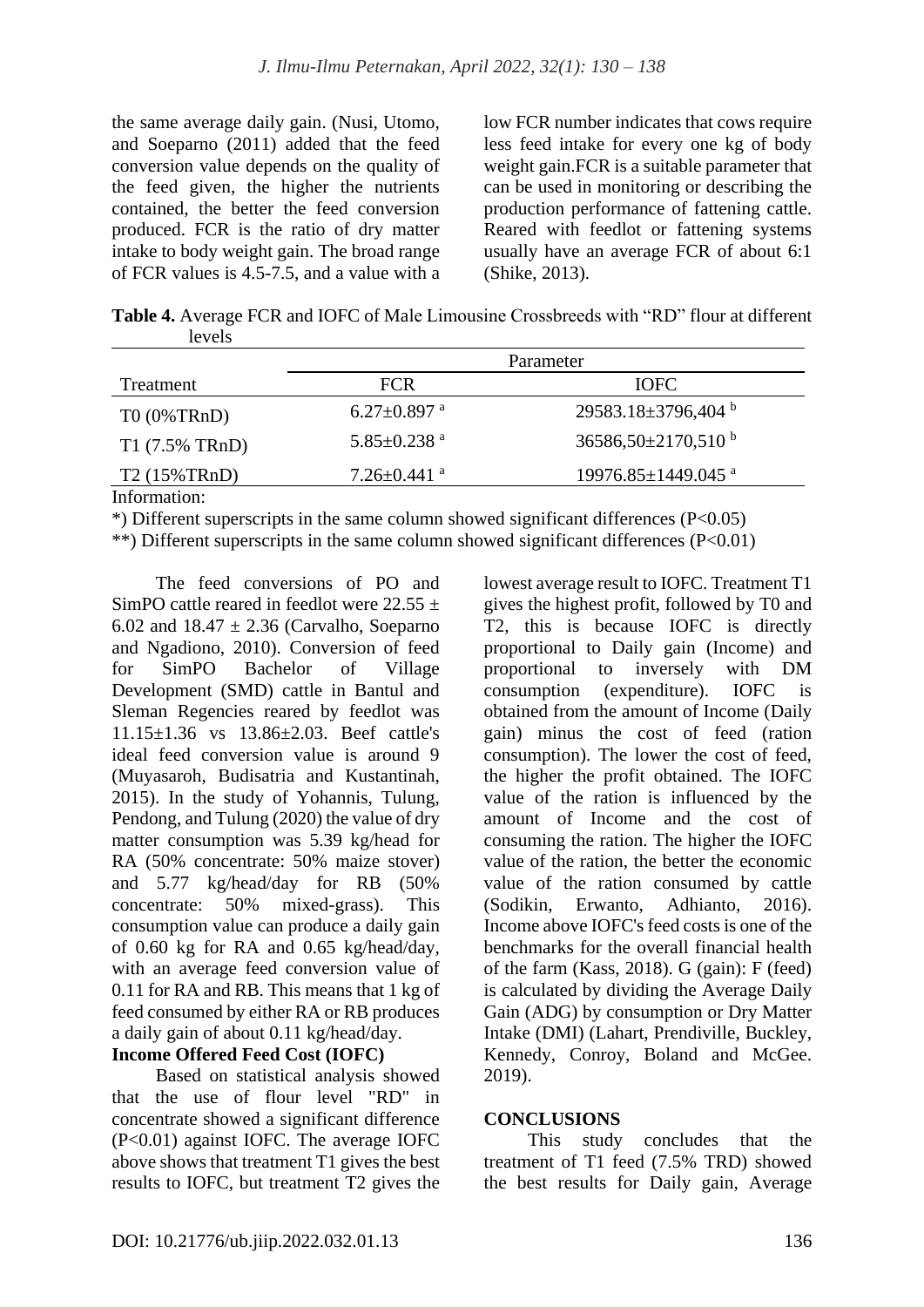Daily Gain, and Feed Conversion Ratio (FCR), and Income Over Feed Cost (IOFC). "RD" flour can be used as an alternative to mixed concentrate feed ingredients in beef cattle, with the best addition level in concentrate as much as 7.5% in concentrate.

# **REFERENCES**

- Aling, C., Tuturoong, R. A. V., Tulung, Y. L. R., & Waani, M. R. (2020). Kecernaan serat kasar dan betn (bahan ekstrak tanpa nitrogen) ransum komplit berbasis tebon jagung pada sapi peranakan ongole. *ZOOTEC*, *40*(2), 428. https://doi.org/10.35792 /zot.40.2.2020.28366
- Bhat, T. K., Kannan, A., Singh, B., & Sharma, O. P. (2013). Value addition of feed and fodder by alleviating the antinutritional effects of tannins. *Agricultural Research*, *2*(3), 189–206. https://doi.org/10.1007/s40003-013-0 066-6
- de Carvalho, M. D. C., Sueparno., & Ngadiyono, N. (2012). Pertumbuhan dan produksi karkas sapi peranakan ongole dan simmental peranakan ongole jantan yang dipelihara secara feedlot (growth and carcass production of ongole crossbred cattle and simmental ongole crossbred cattle reared in a feedlot system). *Buletin Peternakan*, *34*(1), 38. https://doi.org/ 10.21059/buletinpeternak.v34i1.105
- Hertanto, B. S. (2014). Kajian komparatif parameter ekonomi (harga susu dan pakan) terhadap efisiensi penggunaan teknologi pakan pada usaha sapi perah. *Sains Peternakan*, *12*(1), 49. https://doi.org/10.20961/sainspet.v12i 1.4870
- Hynd, P. (2019). *Animal Nutition From Theory to Practice*. CSIRO Publishing.
- Jayanegara, A., Ridla, M., Laconi, E. B., & Nahrowi. (2019). *Komponen Anti Nutrisi Pada Pakan*. IPB Press.
- Kass. C. (2018). *Micro Feeding Machine In The Dairy Industry*. Kankas Stage University.
- Kenny, D. A., Fitzsimons, C., Waters, S. M., & McGee, M. (2018). Invited review:

Improving feed efficiency of beef cattle – the current state of the art and future challenges. *Animal*, *12*(9), 1815–1826. https://doi.org/10.1017/S 1751731118000976

- Kinder, C. A. (2016). Average Daily Gain. In *Animal Science Lesson*. University of Idao Extension.
- Kuswati, & Susilawati, T. (2016). *Industri Sapi Potong*. UB Press.
- Lahart, B., Prendiville, R., Buckley, F., Kennedy, E., Conroy, S. B., Boland, T. M., & McGee, M. (2020). The repeatability of feed intake and feed efficiency in beef cattle offered highconcentrate, grass silage and pasturebased diets. *Animal*, *14*(11), 2288– 2297. https://doi.org/10.1017/S17517 31120000853
- Ministry of Agriculture. (2020). *Outlook Daging Sapi*. Sekertaris Jendral Kementerian Pertanian.
- Muyasaroh, S., Budisatria, I. G. S., & (Kustantinah), K. (2015). Income over feed cost penggemukan sapi oleh kelompok sarjana membangun desa (smd) di kabupaten bantul dan sleman. *Buletin Peternakan*, *39*(3), 205. https://doi.org/10.21059/buletinpetern ak.v39i3.7989
- Nusi, M., Utomo, R., & (Soeparno), S. (2012). Pengaruh penggunaan tongkol jagung dalam complete feed dan suplementasi undegraded protein terhadap pertambahan bobot badan dan kualitas daging pada sapi peranakan ongole. *Buletin Peternakan*, *35*(3), 173. https://doi.org/10.21059/ buletinpeternak.v35i3.1090
- Pereira, I. C., Costa, C. F., Martins, C. L., Pereira, M. C. S., Squizatti, M. M., Owens, F. N., Cruz, G. D., Millen, D. D., & Arrigoni, M. D. B. (2021). Voluntary daily fluctuation in dry matter intake is associated to feedlot performance, feeding behavior and rumen morphometrics in beef cattle. *Livestock Science*, *250*, 104565. https://doi.org/10.1016/j.livsci.2021.1 04565